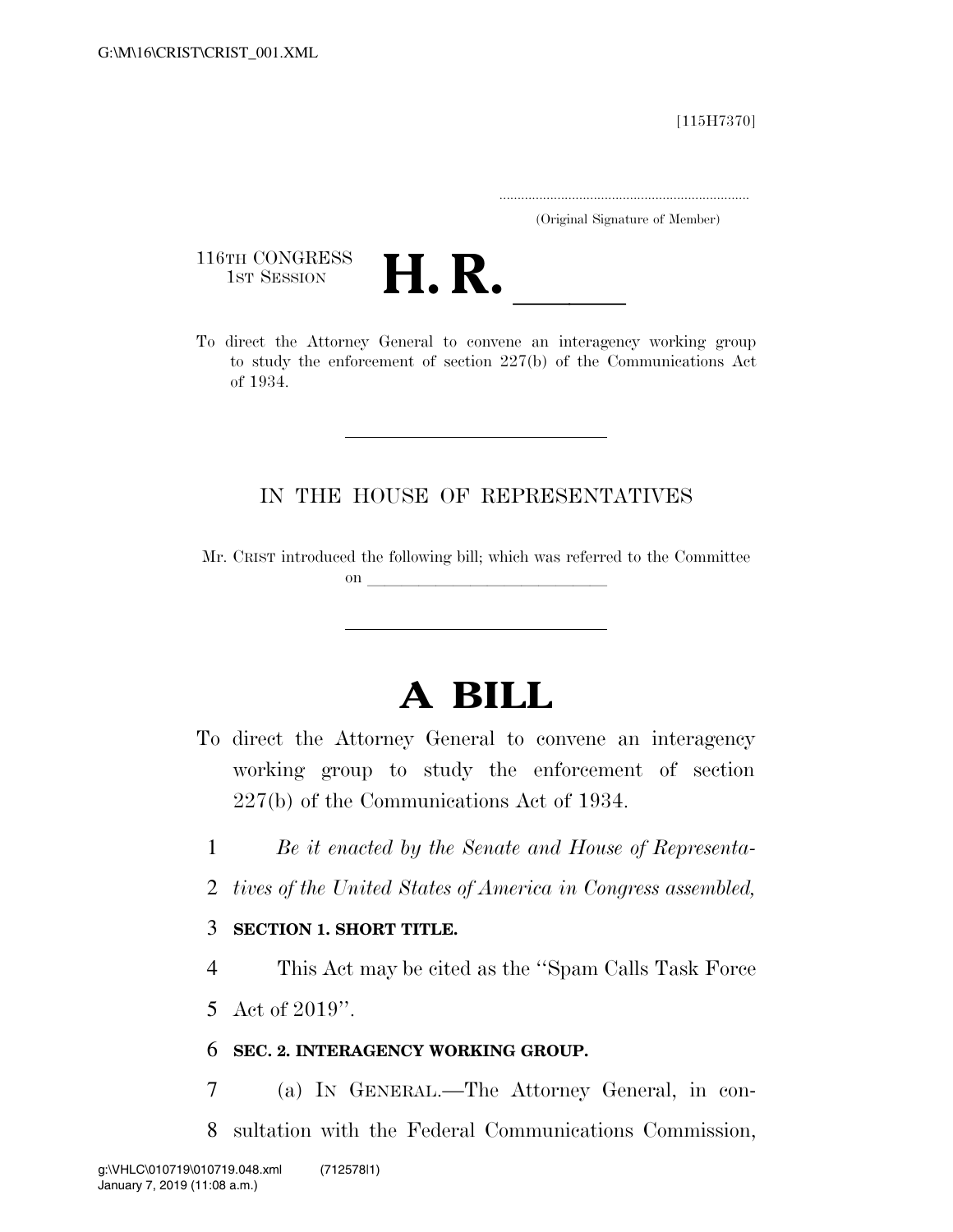shall convene an interagency working group to study the enforcement of section 227(b) of the Communications Act of 1934 (47 U.S.C. 227(b)).

 (b) DUTIES.—In carrying out the study under sub-section (a), the interagency working group shall—

 (1) determine whether, and if so how, any Fed- eral law, including regulations, policies, and prac- tices, or budgetary or jurisdictional constraints in-hibit the enforcement of such section;

 (2) identify existing and potential Federal poli- cies and programs that encourage and improve co- ordination among Federal departments and agencies and States, and between States, in the enforcement and prevention of the violation of such section;

 (3) identify existing and potential international policies and programs that encourage and improve coordination between countries in the enforcement and prevention of the violation of such section (and laws of foreign countries prohibiting similar con-duct); and

(4) consider—

 (A) the benefit and potential sources of ad- ditional resources for the Federal enforcement and prevention of the violation of such section;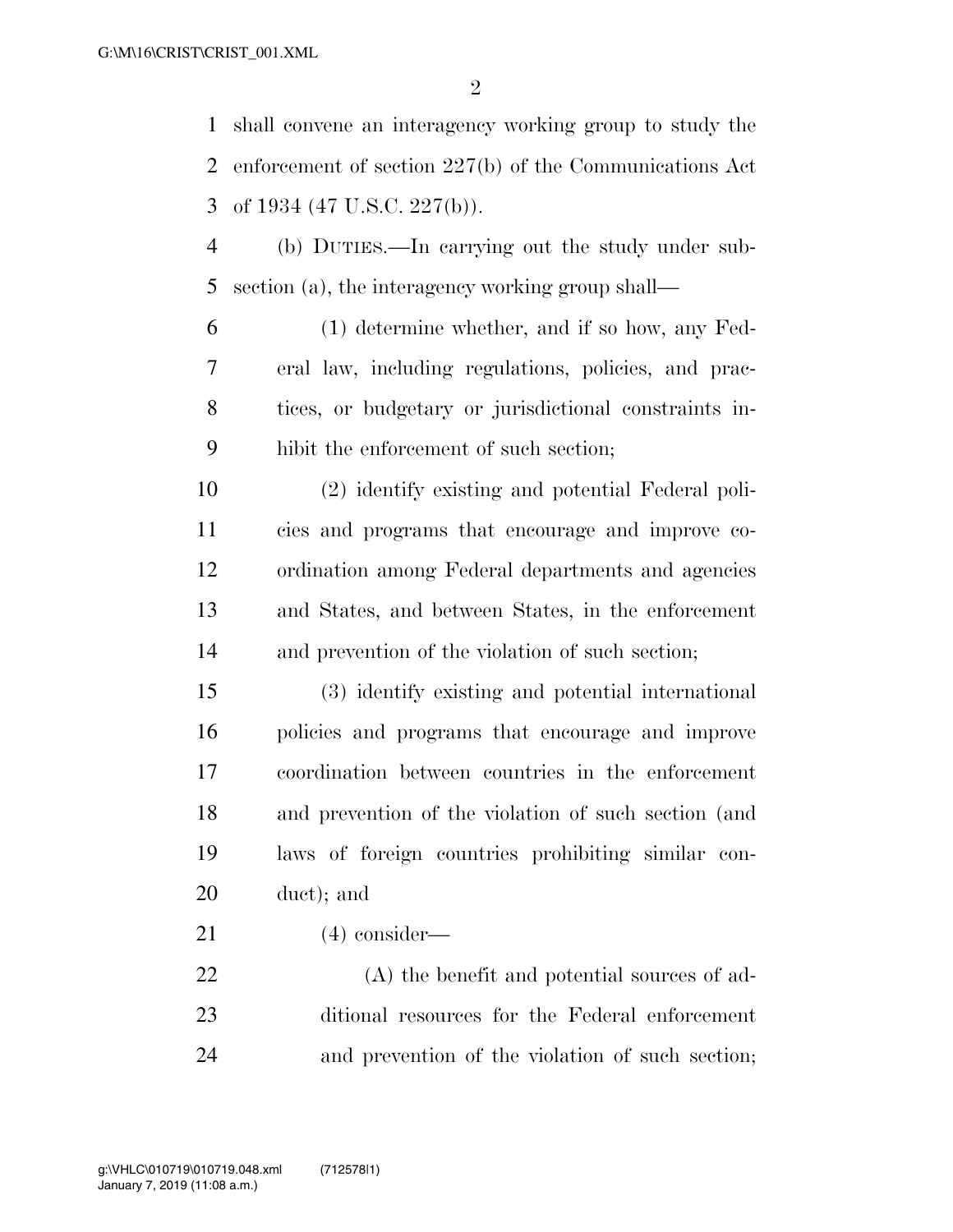| $\mathbf{1}$   | (B) whether memoranda of understanding             |
|----------------|----------------------------------------------------|
| $\overline{2}$ | regarding the enforcement and prevention of        |
| 3              | the violation of such section should be estab-     |
| $\overline{4}$ | lished between—                                    |
| 5              | (i) the States;                                    |
| 6              | (ii) the States and the Federal Gov-               |
| $\overline{7}$ | ernment; and                                       |
| 8              | (iii) the Federal Government and for-              |
| 9              | eign governments;                                  |
| 10             | (C) whether a process should be estab-             |
| 11             | lished to allow States to request Federal sub-     |
| 12             | poenas from the Federal Communications Com-        |
| 13             | mission with respect to the enforcement of such    |
| 14             | section;                                           |
| 15             | (D) whether increased criminal penalties           |
| 16             | for the violation of such section (including in-   |
| 17             | creasing the amount of fines and increasing the    |
| 18             | maximum term of imprisonment that may be           |
| 19             | imposed to a period greater than 2 years) are      |
| 20             | appropriate;                                       |
| 21             | (E) whether regulation of any entity that          |
| 22             | enters into a business arrangement with a car-     |
| 23             | rier for the specific purpose of carrying, rout-   |
| 24             | ing, or transmitting a call that constitutes a     |
| 25             | violation of such section would assist in the suc- |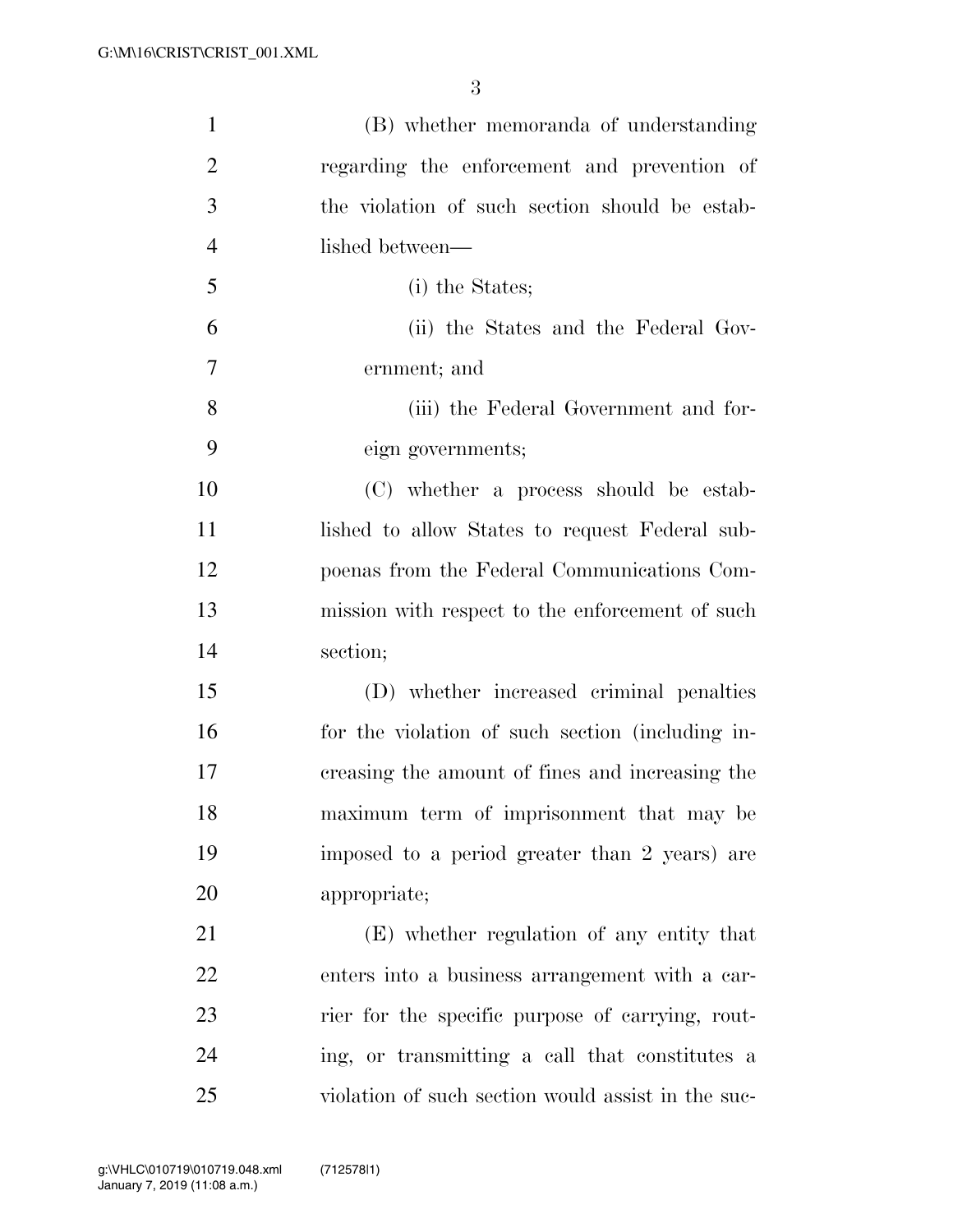| $\mathbf{1}$   | essful enforcement and prevention of the viola-            |
|----------------|------------------------------------------------------------|
| $\overline{2}$ | tion of such section; and                                  |
| 3              | $(F)$ the extent to which the prosecution of               |
| $\overline{4}$ | certain violations of such section (which result           |
| 5              | in economic, physical, or emotional harm) pur-             |
| 6              | suant to any Department of Justice policy may              |
| 7              | inhibit or otherwise interfere with the prosecu-           |
| 8              | tion of other violations of such section.                  |
| 9              | (c) MEMBERS.—The interagency working group shall           |
| 10             | be composed of such representatives of Federal depart-     |
| 11             | ments and agencies as the Attorney General considers ap-   |
| 12             | propriate, which may include—                              |
| 13             | (1) the Department of Commerce;                            |
| 14             | (2) the Department of State;                               |
| 15             | (3) the Department of Homeland Security;                   |
| 16             | (4) the Federal Communications Commission;                 |
| 17             | (5) the Federal Trade Commission; and                      |
| 18             | (6) the Bureau of Consumer Financial Protec-               |
| 19             | tion.                                                      |
| 20             | (d) NON-FEDERAL STAKEHOLDERS.—In carrying                  |
| 21             | out the study under subsection (a), the interagency work-  |
| 22             | ing group shall consult with such non-Federal stake-       |
| 23             | holders as the Attorney General determines have relevant   |
| 24             | expertise, including the National Association of Attorneys |
| 25             | General.                                                   |